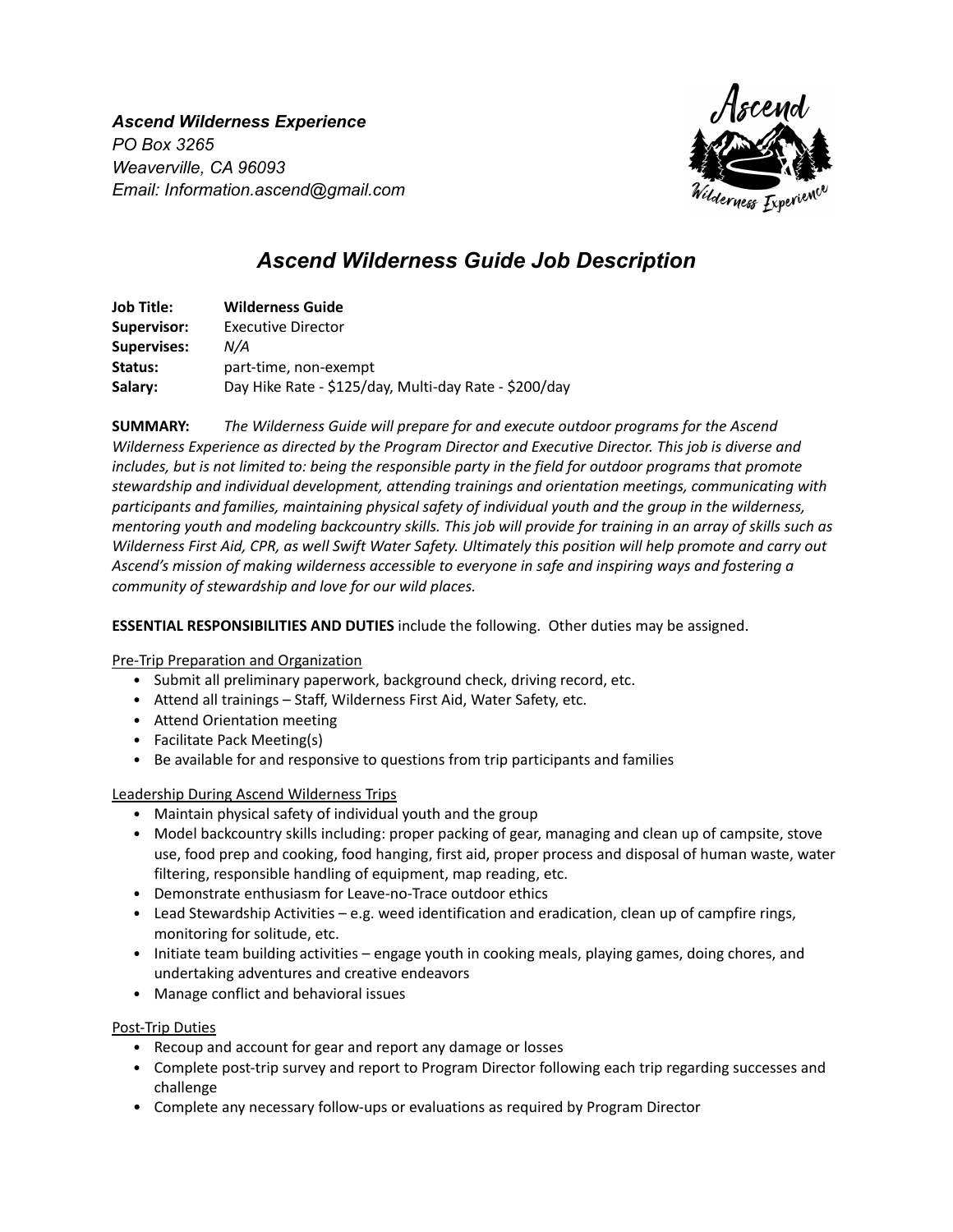#### **QUALIFICATIONS:**

To perform this job successfully, an individual must be able to perform each essential duty satisfactorily. The requirements listed below are representative of the knowledge, skill, and/or ability required. Reasonable accommodations may be made to enable individuals with disabilities to perform the essential functions.

- \* Capable of safe and sound decision making and responding efficiently, effectively and sensitively to any emergencies or problems that arise
- \* Ability to lead by example, promoting the development of backcountry skills as well as life skills such as organization self-esteem, problem-solving strategies, communication techniques, and social skills
- \* Experience working with youth, and awareness that compassion, flexibility and patience are critical tools in interacting with youth.
- \* Expertise and drive balanced with openness to embrace new ideas
- \* Appreciation for diversity in culture, race, sexual orientation, religion, gender identity, ethnicity and differing, mental, physical, social and emotional ability.
- \* Comfortable living outdoors and with wilderness and trail skills (map, compass, & navigation, knot tying, tarp setting, fire building, etc.)
- \* Ability to complete Lifeguard Training/CPR and Wilderness First Aid Training (courses are offered through Ascend)
- \* Fitness level to carry backpack weighing up to one third of own body weight for up to x hours per day for up to y days in a row.

### **Education/Experience:**

- Current CA Driver's License and satisfactory driving clearance
- \* Experience working with youth, and awareness that compassion, flexibility and patience are critical tools in interacting with youth.
- \* Expertise and drive balanced with openness to embrace new ideas

#### **COMPETENCIES:**

To perform the job successfully, an individual should demonstrate the following competencies:

- **Problem Solving** Identifies and resolves problems in a timely manner; Develops alternative solutions; Works well in group problem solving situations; Uses reason even when dealing with emotional topics.
- **Customer Service** Manages difficult or emotional customer situations; Responds promptly to customer needs; Solicits customer feedback to improve service; Responds to requests for service and assistance; Meets commitments.
- **Interpersonal** Focuses on solving conflict, not blaming; Maintains confidentiality; Listens to others without interrupting; Keeps emotions under control; Remains open to others' ideas and tries new things.
- **Teamwork** Balances team and individual responsibilities; Exhibits objectivity and openness to others' views; Gives and welcomes feedback; Able to build morale and group commitments to goals and objectives; Supports everyone's efforts to succeed; Recognizes accomplishments of other team members.
- **Delegation** Delegates work assignments; Gives authority to work independently; Sets expectations and monitors delegated activities.
- **Leadership** Exhibits confidence in self and others; Inspires and motivates others to perform well; Inspires respect and trust; Accepts feedback from others; Gives appropriate recognition to others; Displays passion and optimism.
- **Managing People** Includes staff in planning, decision-making, facilitating and process improvement; Takes responsibility for subordinates' activities; Makes themselves available to staff; Provides regular performance feedback; Develops subordinates' skills and encourages growth; Fosters quality focus in others; Improves processes, products and services; Continually works to improve supervisory skills.
- **Business Acumen -** Understands business implications of decisions; Aligns work with strategic goals;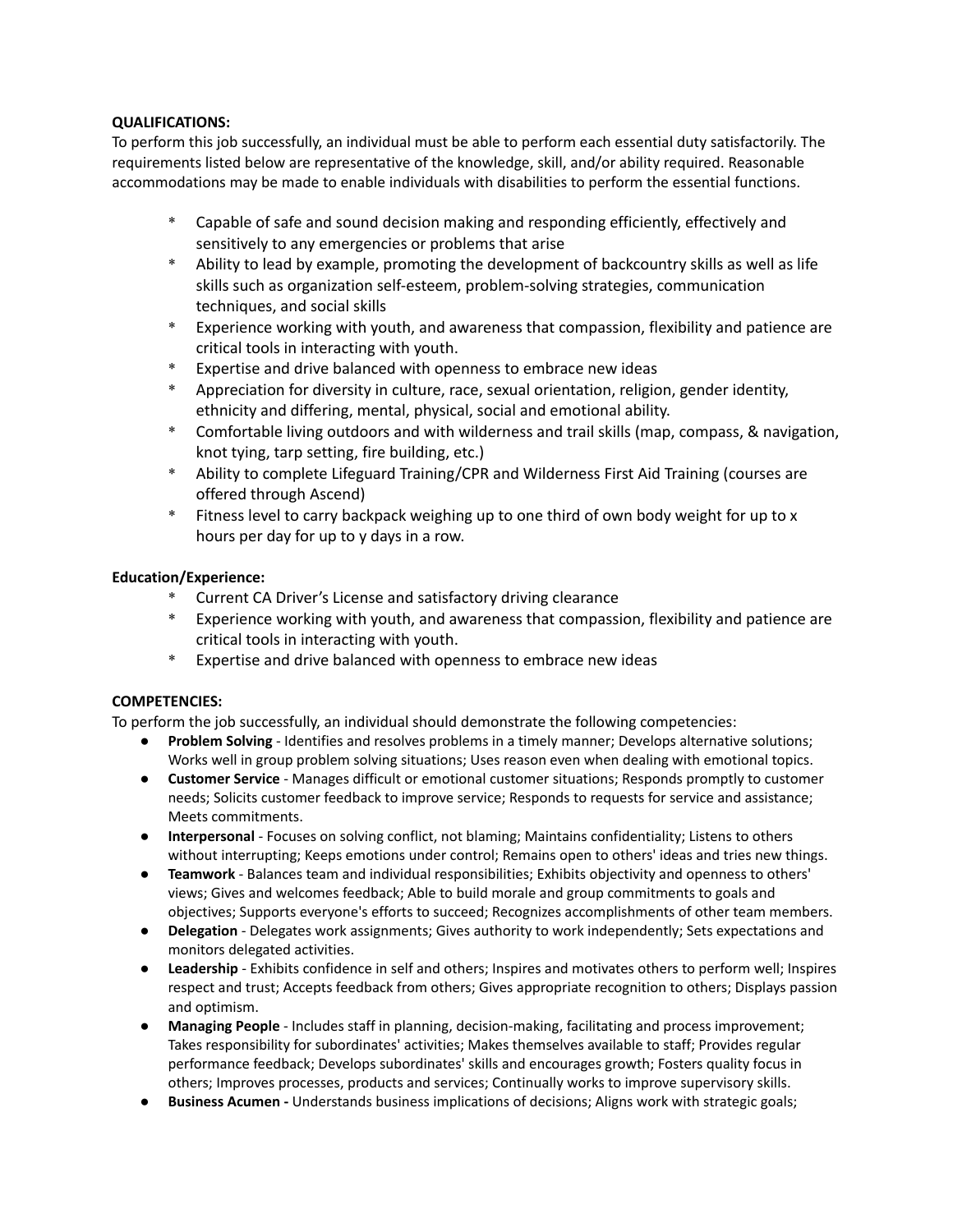Develops and implements cost saving measures.

- **Ethics** Demonstrates knowledge of EEO policy; Treats people with respect; Shows respect and sensitivity for cultural differences; Promotes a harassment-free environment; Works with integrity and ethically; Upholds organizational values.
- **Dependability** Follows instructions, responds to management direction; Takes responsibility for own actions; Keeps commitments; Commits to long hours of work when necessary to reach goals; jnh
- **Initiative** Volunteers readily; Undertakes self-development activities; Seeks increased responsibilities; Takes independent actions and calculated risks; Demonstrates persistence and overcomes obstacles; Asks for and offers help when needed.
- **Judgment** Displays willingness to make decisions; Exhibits sound and accurate judgment; Supports and explains reasoning for decisions; Includes appropriate people in decision-making process; Makes timely decisions.
- **Planning/Organizing** Prioritizes and plans work activities; Uses time efficiently; Plans for additional resources; Sets goals and objectives; Organizes or schedules other people and their tasks; Develops realistic action plans.
- **Professionalism** Approaches others in a tactful manner; Reacts well under pressure; Treats others with respect and consideration regardless of their status or position; Accepts responsibility for own actions; Follows through on commitments.
- **Quality** Demonstrates accuracy and thoroughness; Looks for ways to improve and promote quality; Applies feedback to improve performance; Monitors own work to ensure quality.
- **Safety and Security** Observes safety and security procedures; Determines appropriate action beyond guidelines; Reports potentially unsafe conditions; Uses equipment and materials properly.

#### **Language Ability:**

Ability to read and interpret documents such as safety rules, operating and maintenance instructions, and procedure manuals. Ability to write routine reports and correspondence. Ability to speak effectively before groups of customers or employees of organization.

#### **Reasoning Ability:**

Ability to solve practical problems and deal with a variety of concrete variables in situations where only limited standardization exists. Ability to interpret a variety of instructions furnished in written, oral, diagram, or schedule form.

#### **Computer Skills:**

To perform this job successfully, an individual should have knowledge of Word Processing software, Spreadsheet software, GoogleDrive, email, scanning, and uploading photos.

#### **WORK ENVIRONMENT:**

Ascend Wilderness Experience is an equal opportunity employer. Camp is committed to providing equal opportunity to all qualified persons regardless of race, color, citizenship status, national origin, ancestry, gender, pregnancy, sexual orientation, gender identity or expression, genetic information, age, religion, creed, physical or mental disability, marital status, veteran status, political or religious affiliations, genetic characteristics or any other characteristic protected by law ("Protected Status").

The work environment characteristics described here are representative of those an employee encounters while performing the essential functions of this job. Reasonable accommodations may be made to enable individuals with disabilities to perform the essential functions.

While performing the duties of this job, the employee is occasionally exposed to work near moving mechanical parts; work in high, precarious places; outdoor weather conditions and risk of electrical shock. The noise level in the work environment is usually moderate but sometimes very loud.